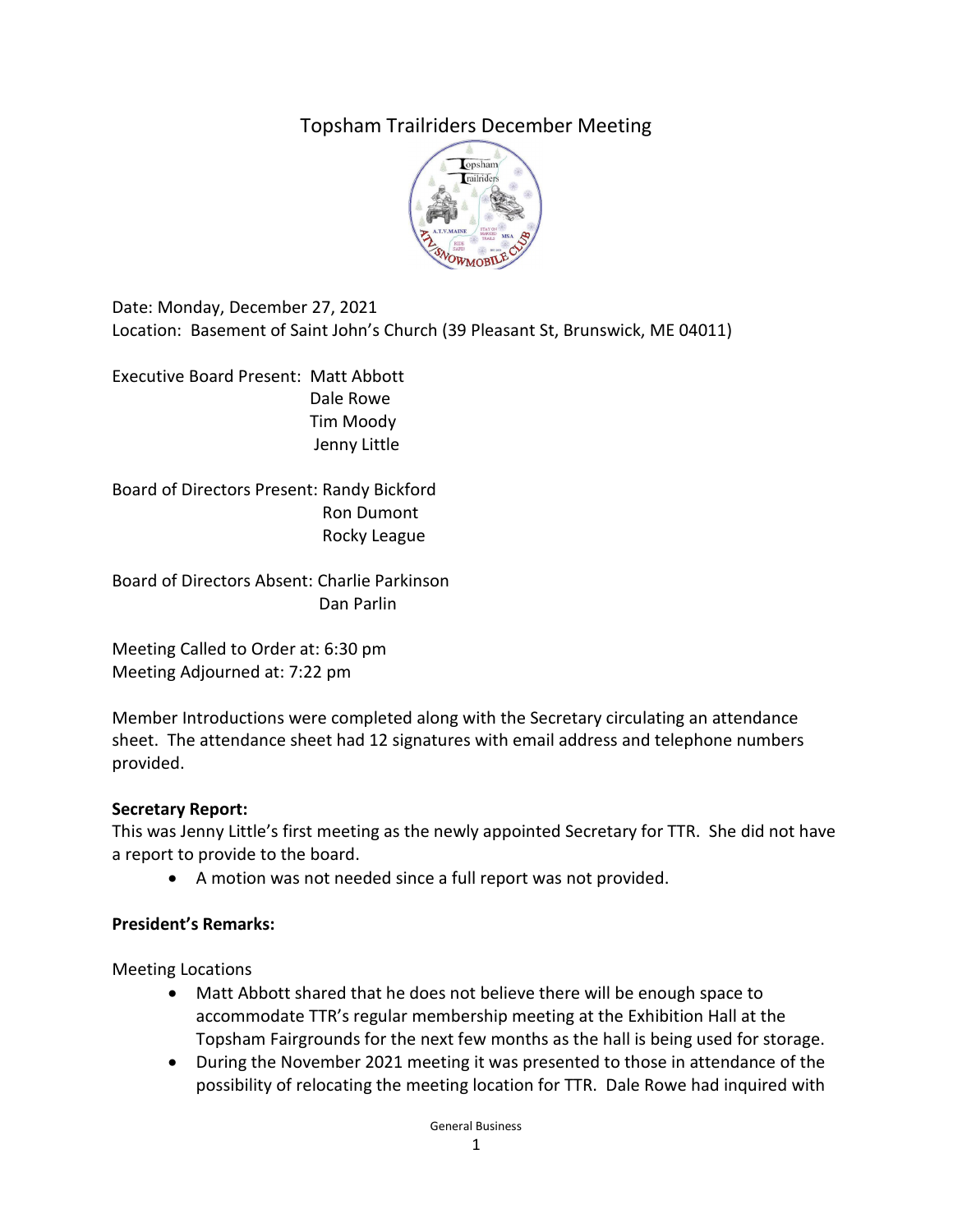the Fairground Café and the soonest they could begin to fit us in would be for the regular membership meeting on Monday, January 31<sup>st</sup>. The club approved this location move.

- During the next board meeting it will be officially voted by the board to combine the board and regular membership meetings. The board meeting would meet at 6:00 pm and the regular membership would meet at 6:30 pm.
- Matt Abbott informed the group that the board meeting which is scheduled for Monday, January 17<sup>th</sup> will be held in the basement of Saint John's Church at 6:30 pm.

# Online Membership

- Matt Abbott shared that a link to the club membership form is now available on the TTR website. He shared that he would like to open a business PayPal account to have linked to the website to allow folks to join the club or donate to the club through the TTR website.
- Matt also did share that he is working on a way to edit the membership form to make it a fillable form. He will be working with Charlie Parkinson on the form. Stay tuned for additional updates.

# State Municipal Grant

• Matt Abbott provided an update to the group that he will be meeting with Pam Leduc, the Parks and Recreation Director, for the Town of Topsham on Friday, January  $7<sup>th</sup>$  at 10 am. The meeting is being held in the town office and all club members are welcomed to attend the meeting.

# CMPS Trail Fund

• Matt Abbott shared with the group that the board voted during their meeting on Monday, December 20<sup>th</sup> to continue TTR's participating in the CMPS trail fund program.

# **Treasurer Report:**

Tim Moody reported that we had \$101 cash on hand and a balance of \$685.75 in the checking account and \$926.64 in the savings account. Tim also circulated a thank you letter that the club had received from the Mid Coast Hunger Prevention group for the recent donation the club made from the funds collected during the last ride of the 2021 season.

- Motion was made by Bob Sweeney to approve the treasurer's report as provided on the agenda.
- Motion Accepted by Matt Nixon
- Was passed with Tim Moody abstaining from the vote.

# **Trail Master's Report:**

Charlie Parkinson did not attend tonight's meeting so therefore a trail master's report was not provided. Matt Abbott informed the group that Charlie will be out of town until the start of 2022.

• A motion to approve the Trail Master's report was not made during tonight's board meeting.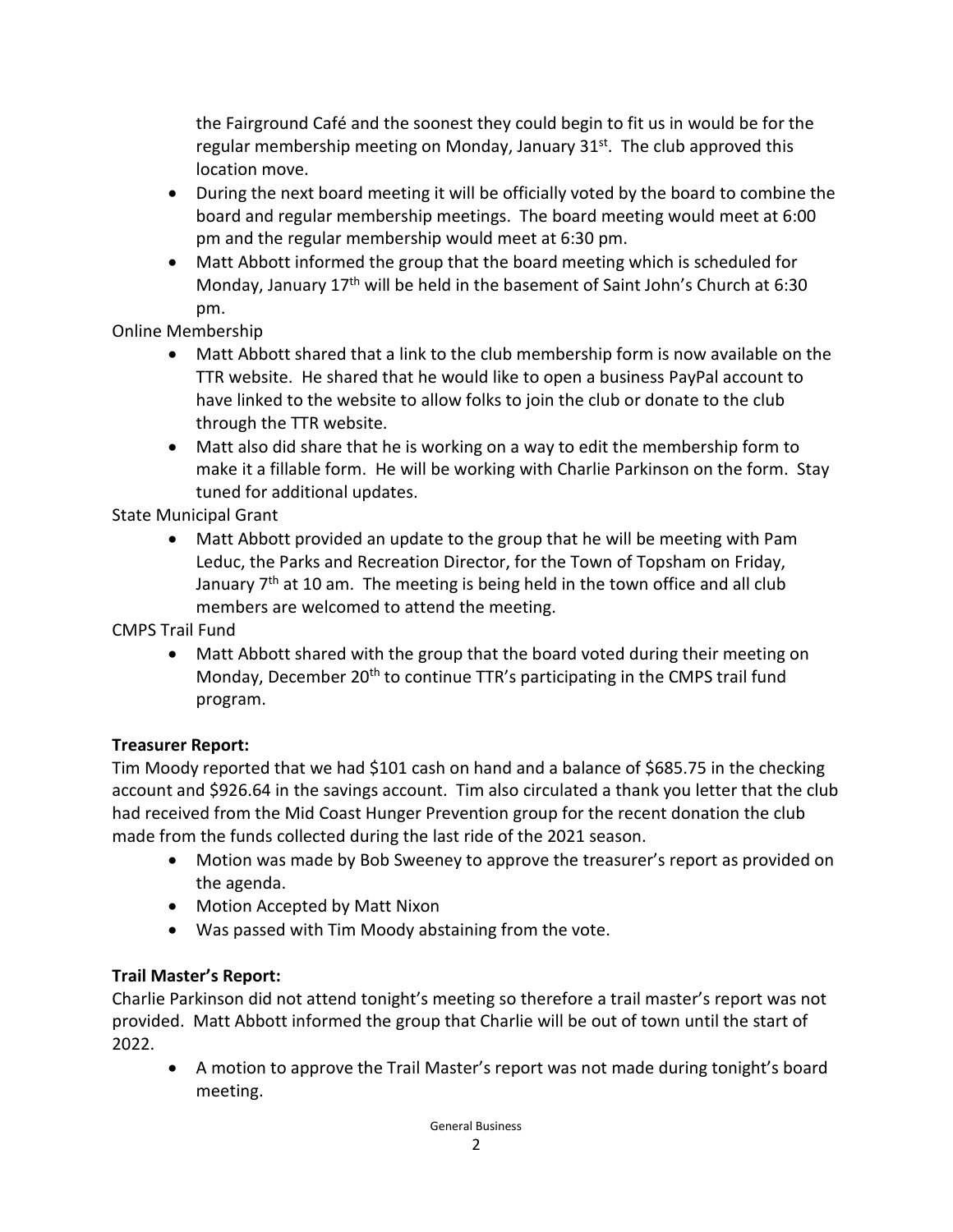### **Committee Reports:**

ATV Safety Course

- It was suggested during the November regular membership meeting that TTR consider hosting a ATV Safety course. Matt Abbott reached out to IFW for more information. They provided a contact name of Steven Barr. IFW is happy to help with the registration and more but TTR would need to find a potential instructor.
- During the December board meeting Ron Dumont offered to lead this for TTR. He said he would be reaching out to Dave Anderson to inquire if he would be willing to be the instructor.
- Ron reported during tonight's meeting that he has reached out to Dave Anderson but has not yet heard back from him. Ron is thinking of scheduling the safety course during the winter months and will be seeking volunteers very soon but otherwise he has no further information.
- Tim Moody offered the basement of Saint John's Church to hold the safety course.

### Maine Sportsman Show

- Michael Little reached out to Matt Abbott to share with him that he had recently received a registration form for the upcoming 2022 Maine Sportsman Show. The booth was associated with United Trail Volunteers but since that organization is no longer in existence Michael presented it to TTR. The Board voted and approved for TTR to register for the 2022 Maine Sportsman Show during the December 2021 meeting. Jenny Little offered to lead this committee.
- Laurie Lake inquired with the group if this was the same Sportsman show that had been mentioned at the West Bath monthly meeting. She was inquiring if TTR was considering combining efforts with a club to save money.
	- $\circ$  Matt Abbott shared with the group that he had reached out to Ed Barrett, the President of Lisbon Hardcore Riders about joining in with TTR. Matt reached out to LHR per the recent discussion that the board had during the December 2021 meeting.
- It was mentioned by Dale Rowe that should COVID continue to spike that there is always a possibility that they may cancel the show but we should receive a refund.
- Dale also shared that the club should discuss what type of giveaways the club would like to do during the Sportsman show.
	- o Matt Abbott shared that the Sportsman Show committee will discuss this further and bring information to the meetings as needed.
- Jenny Little reported that she had completed the registration form and had remitted it to the Sportsman Alliance. She heard back from them stating that they were reviewing our request and would let us know if it is approved.
- Jenny also asked if there was anyone interested in assisting with the Sportsman Show. The following club members offered to help:
	- o Randy Bickford
	- o Dale Rowe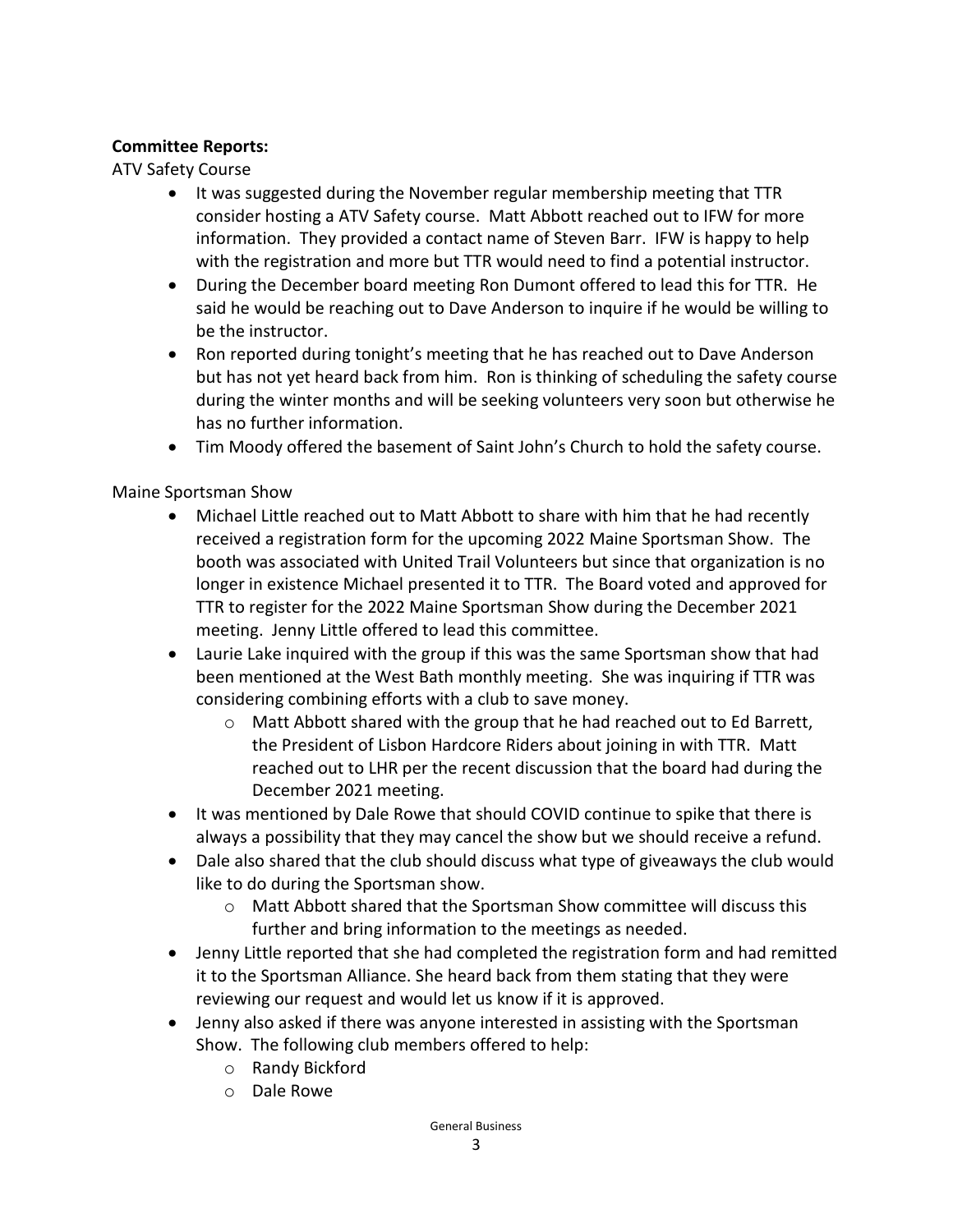- o Michael Little
- o Matt Nixon
- More Discussion will occur during the January meeting.

### **Old News:**

- Discussion on the Last Ride of the Season
	- $\circ$  Bob Sweeney offered some feedback about the last ride of the season. He shared that he and his wife Annette had a great but he noticed a couple of small missed opportunities during the ride.
		- $\blacksquare$  He shared that he noticed that people had money to contribute but they did not have anything to contribute other than the donation jug. He inquired if TTR would consider doing a 50/50 during their events.
		- He also mentioned that perhaps TTR should have donuts and coffee available.
	- o Matt Abbott shared with the group that he had forgotten some key items such as the 50/50 jug and tickets for the 50/50 during the last ride of the season.
	- $\circ$  Jenny Little informed Bob and others that Michael Little and herself at the suggestion of Matt Abbott created TTR event instructions. These instructions are guidance for all future upcoming events.
		- A copy of the instructions were provided to those in attendance.

#### **New News:**

Ski Joring Event – February  $12<sup>th</sup>$ 

- Matt Abbott shared with the group that he had been contacted by the Topsham Fair committee if the TTR would be interested in helping during the Ski Joring Event on February 12<sup>th</sup>.
- Matt Nixon and Randy Bickford inquired what the club's liability during this event?
- Matt Abbott said he would need to defer to the trail experts (James Belanger and Charlie Parkinson) as to what their thoughts were.
	- o Is this something TTR could even do? What type of equipment would it require?
- Don Curtis asked if we have the time of waiting till the end of January to make a decision for the event or would the Fair need to know sooner?
	- $\circ$  Matt Abbott asked if the group was okay with the Board making a final decision during their meeting in January.
	- o No one expressed any objections on that.

By-Law Revisions

- Matt Abbott provided each member with a draft of his proposed by-law changes. He shared that the changes included formatting changes along with some individual enhancements. The By-laws draft was dated for December 27, 2021.
- While reviewing the by-laws there was some discussion amongst members about the price of membership between individual and family memberships.